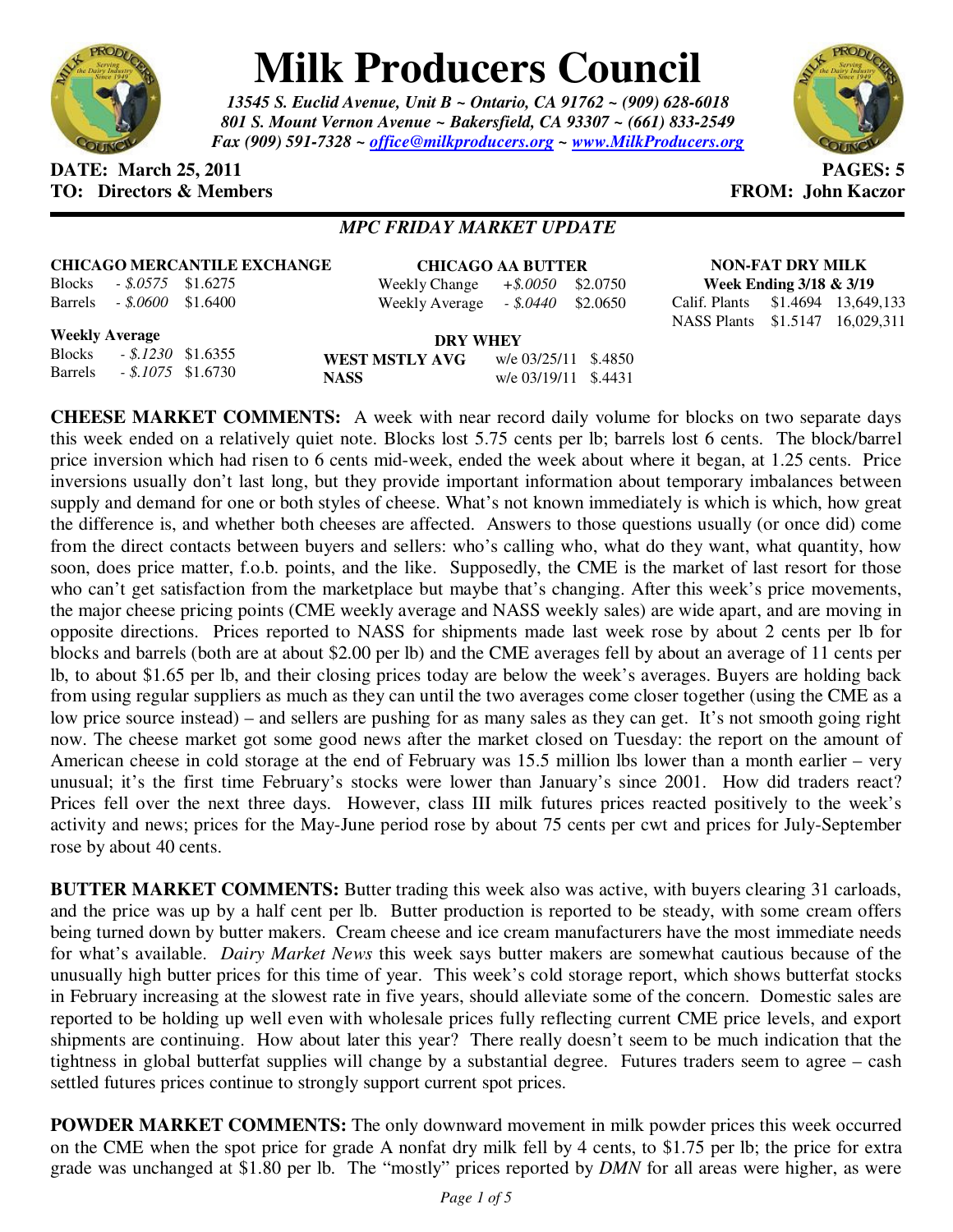the two major price series for last week's shipments. The NASS price is now above \$1.50 per lb for the first time since January 2008. The California plant average price made a good upward move of 6.85 cents per lb. Both reports continued to reflect above average volumes. NFDM supplies are reported to be tight; buyers with contracted commitments appear to be doing fine; those without contracts are having to find product wherever they can, with some of it coming from the resale market at a premium price. Production of NFDM is reflecting seasonal milk production trends plus some extra condensed skim that is said to be unwanted by cheese manufacturers. Prices for buttermilk powder also are higher. Production is reported to be rising (with butter), but current stocks are reported to be tight. Production of whole milk powder also is moving up, but not at a steady pace; current orders are being filled, but not much else. **Side note on the source of fundamental demand for milk powders:** this morning, Dave Kurzawski, broker at FC Stone in Chicago, passed along interesting data reported by New Zealand's NZX: China purchased 176 million lbs of whole milk powder in the past two months, an increase of 50% from a year earlier, with more than 90% of it coming from New Zealand. Total purchases by China in 2010 were 718 million lbs, 88% of which came from NZ. A recent report from New Zealand said that Fonterra is using almost all of its current end of year milk supply to produce WMP. The problems China continues to have with its local milk production, which must be replaced with imported finished products, creates a significant worldwide supply shortage for all kinds of powder. U.S. exporters have been getting their fair share of that business.

**WHEY PRODUCTS MARKET COMMENTS:** Although prices reported for shipments of dry whey last week dipped by close to 2 cents per lb, U.S. supplies of dry whey and whey protein concentrate are reported to be tight in all regions. The regional price ranges are steady to slightly higher, and resales are continuing to occur for both products above the reported price ranges. *DMN* is hearing there may be some voids occurring in the domestic downstream dry whey supply channel because of the limited amount of product that's available. The price range reported for WPC (34% protein), \$1.18-\$1.45 per lb, makes one wonder about the real price. If a competitive price per lb of protein is a fair basis, it appears the upper end of that price range may be where to look. *DMN* also has been getting reports which make it think production of WPC at the lower end of the protein content range for that product may be decreasing. If that is so, that likely means more higher-value WPC and whey isolates are being produced for a growing domestic and international. Exports continue to fuel demand for whey proteins.

**\*\*\*** 

## **FRED DOUMA'S PRICE PROJECTIONS…**

**Mar 25 Final: Quota cwt. \$18.90 Overbase cwt. \$17.21 Cls. 4a cwt. \$18.84 Cls. 4b cwt. \$16.76 Last Week: Quota cwt. \$18.92 Overbase cwt. \$17.23 Cls. 4a cwt. \$18.74 Cls. 4b cwt. \$16.88** 

**\*\*\*** 

**ATTENTION DAIRYMEN: MARK YOUR CALENDARS…IMPORTANT DAIRY INDUSTRY MEETING IN TULARE ON APRIL 5:** *(By Rob Vandenheuvel)* On Tuesday, April 5<sup>th</sup> from 1 – 3 pm in **Visalia,** MPC will be co-hosting an industry meeting with the California Dairy Campaign (CDC) to get a closer look into the details of a dairy policy reform proposal we are all becoming more familiar with: National Milk Producers Federation's "Foundation for the Future" (FFTF). As you know, FFTF is a topic of industry conversations all over the country, as it is the most prominent industry reform proposal out there. Many of the details about FFTF have been published on www.futurefordairy.com, and I encourage every dairyman to learn as much as you can about what's being proposed. But in short, FFTF includes:

- 1. A "Dairy Market Stabilization Program" that will empower dairy farmers to collectively respond to supply/demand imbalances by temporarily cutting back milk production when needed.
- 2. A "Dairy Producer Margin Protection Program" that will replace the MILC and Dairy Price Support Program as our industry safety net to protect dairy farmer equity in the limited periods when the market stabilization program cannot act fast enough to bring balance back to our industry.
- 3. Fundamental reforms of our nation's Federal Milk Marketing Orders.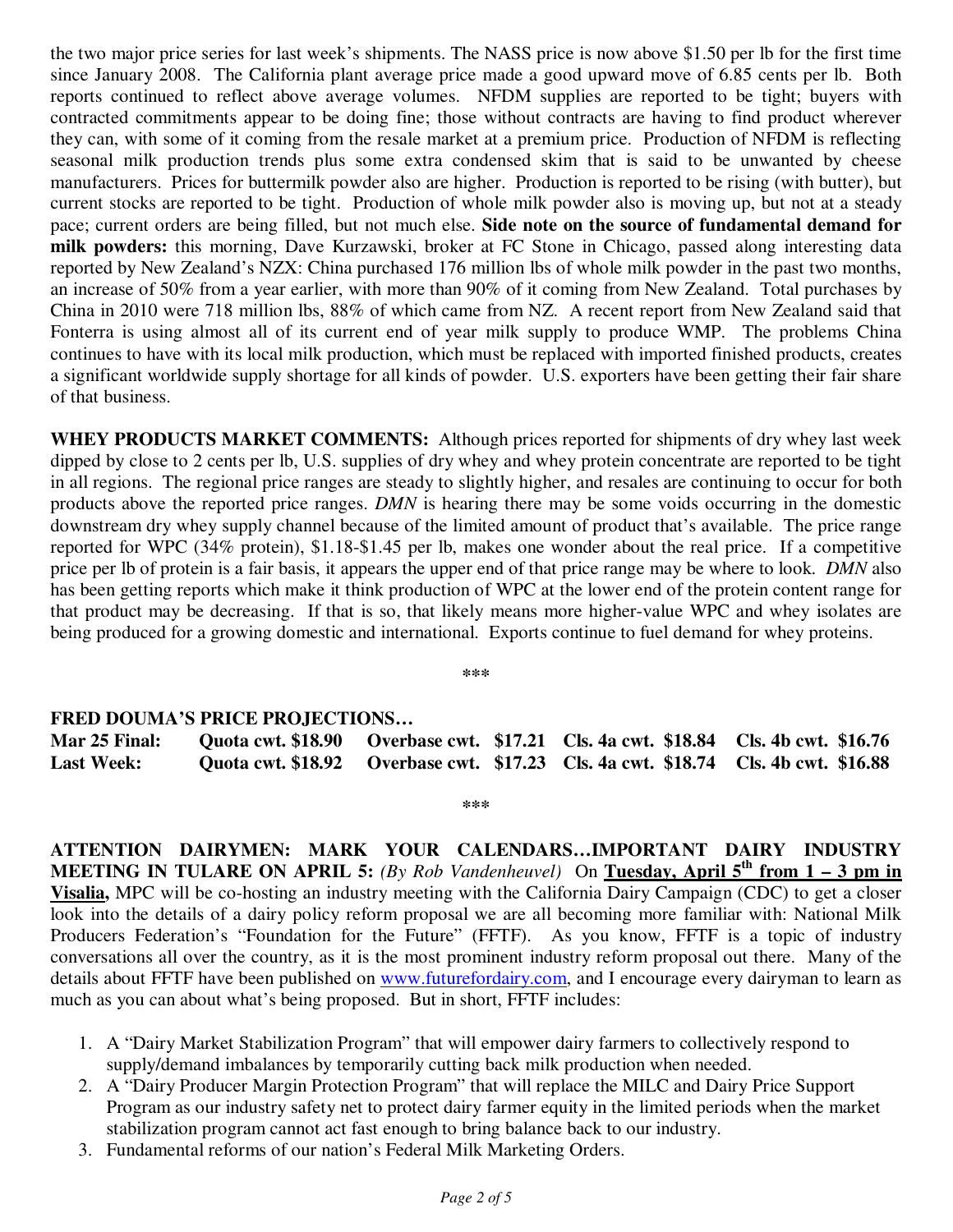While dairy groups around the country continue to evaluate the details of FFTF, the time is right for grassroots dairy farmers to closely examine the plan and hear what the varying arguments are in favor or in opposition to the pieces of the plan. This April 5<sup>th</sup> meeting will not only include an update on what exactly is being proposed in FFTF, but will also include a debate/discussion about the plan by a panel of California dairymen Geoffrey Vanden Heuvel, Joe Augusto and Joaquin Contente. **Whether you are supportive, opposed, or undecided on the prospects of FFTF as a dairy policy reform package, this is a meeting you should plan on attending**.

On the back page of this newsletter is a flyer announcing the April  $5<sup>th</sup>$  event. As you can see, it will be held from 1 – 3 pm at the Holiday Inn in Visalia (just off Highway 198). **ALL dairy farmers, as well as allied industry folks, are invited and encouraged to attend**. **So spread the word!** 

**FEBRUARY MILK PRODUCTION RATES A SECOND LOOK:** *(by J. Kaczor)* February's milk production report was encouraging in the sense that the rate of increase over the same month a year earlier continued to decline. Last year there was a fairly steady increase in that annual rate from January, which began the year at -0.7%, to September, where it peaked at +3.3%. The September result came from milking 1,000 more cows and an increase in production per cow of 55 lbs for the month. Last year's rate of increase in PPC was among the highest ever seen. Since September, the monthly year to year increases in milk production have stepped steadily down to 2.01% in February, with 68,000 more cows. That's encouraging.

USDA reports the number of milk cows in January and February was 9.16 million head, higher than any month last year. However, production per cow so far this year is increasing at little more than half the rate for last January and February. The lower PPC rate could partly be weather related but could also be a function of higher feed costs and a much higher rate of culling this year, meaning younger cows and less milk for a time. USDA reports that 58,000 more milk cows were sent to slaughter in the first two months this year than for the same period a year ago – and were replaced by the 68,000 fresh cows.

The table at the right breaks out the numbers for the ten highest milk producing states and compares their totals to other state groupings. California is the only state among the top ten with fewer cows than a year ago, and is one of five with higher PPC for the month. New York squeezed back above Idaho again, but only because of a huge differential in PPC between the two states for the month.

The table also shows that the biggest milk producing states are getting bigger. Nine western states (5 are shown in the table; the others are in the next group of 13) accounted for 82% of the total February increase in milk production. March came in with a roar, weather wise, which could help to dampen the increase in PPC for the month. High and rising feed costs, which disproportionately affect western dairies, could help producers

|                     | Number of           |       | <b>Milk Production</b><br>(Million |        |                   |
|---------------------|---------------------|-------|------------------------------------|--------|-------------------|
|                     | <b>Cows (1,000)</b> |       | Pounds)                            |        |                   |
|                     | 2010                | 2011  | 2010                               | 2011   | <b>Pct Change</b> |
| California          | 1,760               | 1,752 | 3,089                              | 3,162  | 2.36%             |
| Wisconsin           | 1,260               | 1,266 | 1,997                              | 2,007  | 0.50%             |
| <b>New York</b>     | 610                 | 610   | 952                                | 988    | 3.78%             |
| Idaho               | 554                 | 573   | 936                                | 968    | 3.42%             |
| Pennsylvania        | 541                 | 543   | 822                                | 820    | $-0.24%$          |
| <b>Texas</b>        | 410                 | 425   | 672                                | 731    | 8.78%             |
| <b>Minnesota</b>    | 470                 | 471   | 710                                | 704    | $-0.85%$          |
| Michigan            | 355                 | 362   | 627                                | 644    | 2.71%             |
| <b>New Mexico</b>   | 318                 | 324   | 595                                | 612    | 2.86%             |
| Washington          | 246                 | 252   | 449                                | 459    | 2.23%             |
|                     |                     |       |                                    |        |                   |
| <b>Top Ten</b>      | 6,524               | 6,578 | 10,849                             | 11,095 | $2.27\%$          |
| Next 13             | 1,799               | 1,826 | 2,821                              | 2,906  | 3.01%             |
| Next 27             | 769                 | 756   | 1,058                              | 1,054  | $-0.38%$          |
|                     |                     |       |                                    |        |                   |
| <b>Fifty States</b> | 9,092               | 9,160 | 14,758                             | 15,055 | 2.01%             |

decide against expanding their herds. But the recent price strength across the full complex of dairy products that are used to set milk prices, which should generate prices close to those in effect from mid 2007 through most of 2008, is not likely to be ignored.

Where does the U.S. rank among the largest dairy product exporting countries and regions? The numbers were reported last week. Milk produced by the 27 countries making up the European Union increased milk production last year by 1.23%. New Zealand increased production by 1.1%. Australia decreased production by 0.3%. The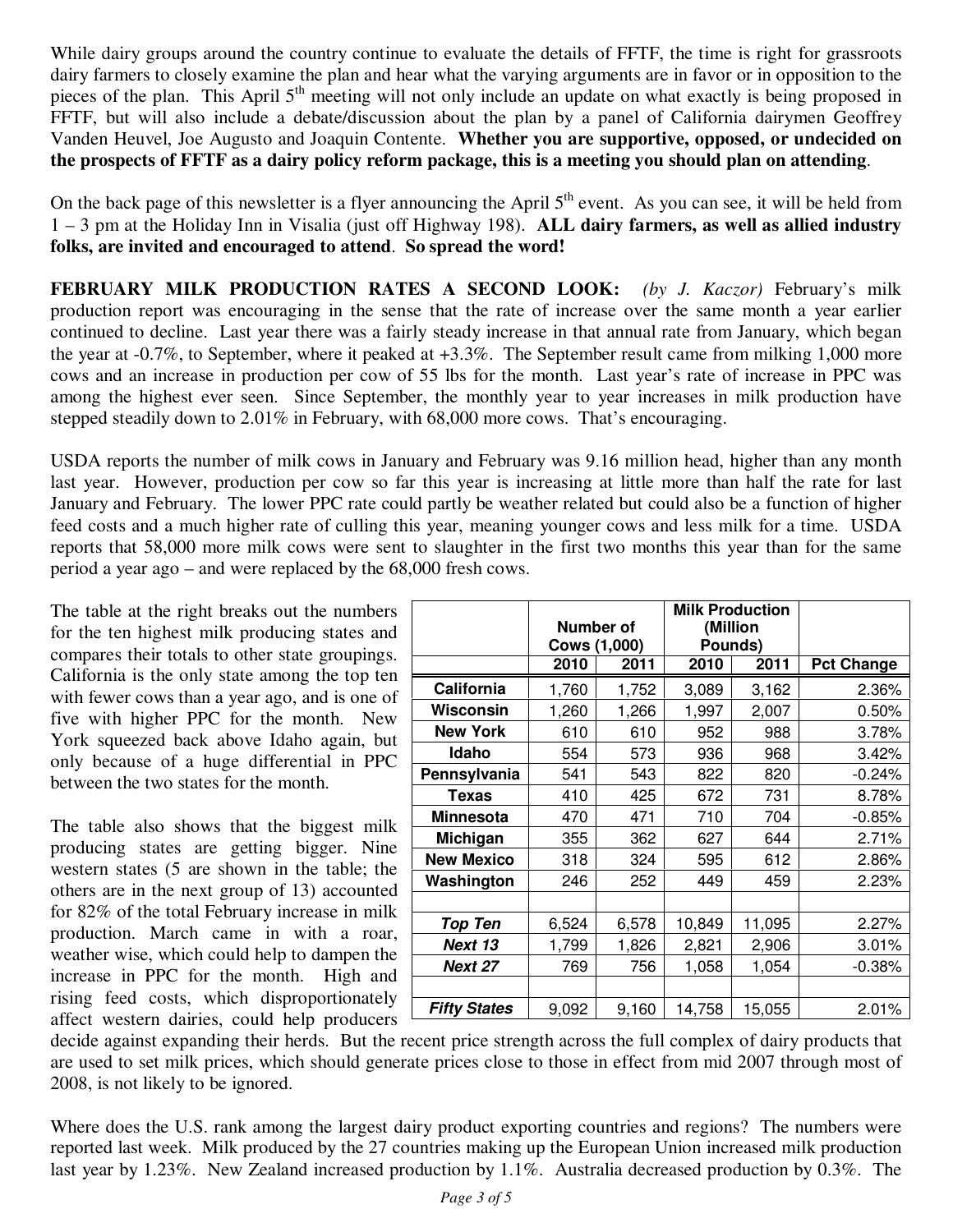U.S. increased production by 1.8%.

The EU covers a vast geographic area and likely encountered every imaginable variation in weather, feed production and costs, and milk prices. Remember the dairy farmer protests? The EU also has production quotas in place which affects some of the planning but relatively little of the actual results, as some of the member countries were reported to have exceeded their quotas by considerable amounts. New Zealand's production was affected by two drought periods which affected the January-February output and also December's. They were expecting a production increase of about 5%. Australia began the year still suffering from the end of an eight year drought and ended it with heavy rains. Production in mid year was 3.2% higher than a year earlier but quickly fell to the point where they ended with a negative number. The U.S. began the year trying to recover from what was called the worst price and cost period since the Great Depression. Prices began to increase in the 4th quarter of 2009 but slumped back through mid 2010 to levels that were not likely more than break even. The various end product pricing formulas didn't become aligned in the right direction until recently. Until late summer, it was more a matter of hope and vision for decent prices than real prices sufficient to repair balance sheets. And we have reached that point; where next, and where will our competitor countries be in the coming year?

**CORRECTION TO LAST WEEK'S ARTICLE ON FONTERRA'S PLANS:** *(by J. Kaczor)* In last week's story about how Fonterra's global auction may change for bidders as additional sellers join in, three rule changes were noted; one was thought to be positive and two were thought to be negative. This week we were glad to hear from Mr. Paul Grave, *global*DairyTrade Manager, who disagreed with one of conclusions that was drawn from reading a draft rule covering publication of results – that a "decision to stop the timely reporting of winning prices and volumes by contract period" had been made. Following is Mr. Grave's statement which corrects that conclusion: **"The article in a recent** *Friday Market Update* **suggesting the new draft Market Rules for**  *global***DairyTrade would stop the timely reporting of winning prices and volumes by contract is incorrect. The same price information that is published today will continue to be published."** As was mentioned in our article, that information serves as an important "barometer" of supply and demand. We are pleased to hear there was no intention to withhold it. In fact, Mr. Grave points out there will be an improvement in what will be published: presently the volume of products sold is not reported, while the new rules provide that the total volume sold in the auction will be published immediately, as was reported in last week's article. We had not seen that as a significant change, so we thank Mr. Grave for that additional information, and look forward to hearing about further developments.

**UPDATE ON AIR RESOURCES BOARD'S DIESEL TRUCK PROGRAM:** *(By Rob Vandenheuvel)* Last week, this newsletter published an article reminding California dairies to review the paperwork received from the California Air Resources Board (CARB) with respect to the diesel trucks registered as "ag vehicles" last year. As I noted in the article, this paperwork sent out by CARB asks for updated information, such as an updated odometer reading and any information they felt was missing on the application filed last year. If you missed that article, you can find it at: http://www.milkproducerscouncil.org/updates/031811.pdf. In the past week, CARB has announced that they are extending the deadline for receiving the paperwork until **April 29th**. MPC members wanting assistance in this matter can contact the MPC office (909-628-6018) or our Central Valley Representative Betsy Hunter (661-205-6721).